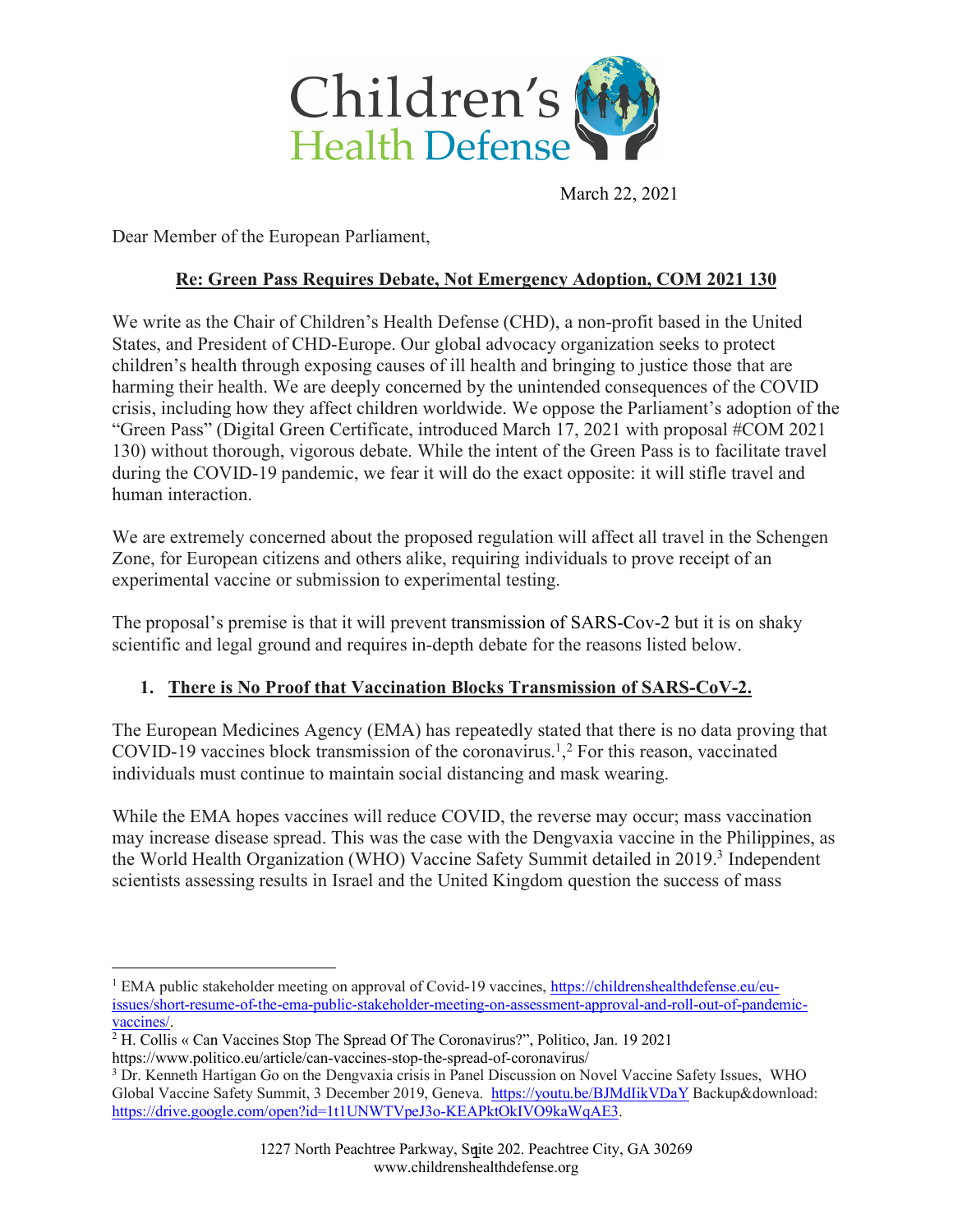

vaccination.4 As coronaviruses are constantly mutating, the effectiveness of these novel vaccines against new variants is doubtful.

## **2. PCR Tests Are Unreliable Public Health Measures.**

While PCR tests may be able to diagnose a sick person in a short time window, they have almost no relevance for those who show no symptoms of illness. Positive PCR tests do not confirm illness or contagiousness and many result in 'false positive cases'.

A recent review in the medical journal *The Lancet* estimated that isolation of false positive cases is "a net loss to the health, social and economic wellbeing of communities" and concluded that "PCR testing is therefore not the appropriate gold standard for evaluating a SARS-CoV-2 public health test."5

In January 2021, the WHO released new guidance on PCR tests,<sup>6</sup> also warning of the danger of false positive results: "as disease prevalence decreases, the risk of false positive increases." Member states should stop testing healthy people and use those resources for treatment.

## **3. The Green Pass is legally disproportionate.**

The proposed regulations infringe fundamental human rights, including rights to travel, assembly, privacy, conscience and free and informed consent. Recent scientific studies cast serious doubt on the effectiveness of draconian measures to limit disease spread, including travel restrictions and lockdown measures.7

Implementing the Green Pass will require massive resources without a well-founded expectation of success. Investment in hospitals and protections for those at risk would be more effective and economical. At the very least, a cost–benefit analysis and debate are absolutely necessary.

# **4. The European Parliament Must Apply the Precautionary Principle.**

COVID-19 vaccines have received only conditional approval; clinical trials will not be complete for months or years. Demanding that European Union citizens and visitors be subject to

<sup>4</sup> Haim Yativ, "Second Request To Make A Reassessment of Pfizer's Vaccine Safety And Stop The Vaccination Campaign," March 19, 2021, Nakim.org. http://www.nakim.org/israel-forums/viewtopic.php?t=270949.

<sup>5</sup> M. Mina, I.E.Buchan et al. « Clarifying the Evidence On Sars-cov-2 Rapid Tests In Public Health Responses To Covid-19", *The Lancet*, Feb. 17, 2021. https://www.thelancet.com/journals/lancet/article/PIIS0140-6736(21)00425- 6/fulltext.

<sup>6</sup> https://www.who.int/news/item/20-01-2021-who-information-notice-for-ivd-users-2020-05.

<sup>7</sup> R.F. Savaris et al, "Stay-at-home policy is a case of exception fallacy:an internet-based ecological study, Nature, Mar 5, 2021, https://www.nature.com/articles/s41598-021-84092-1.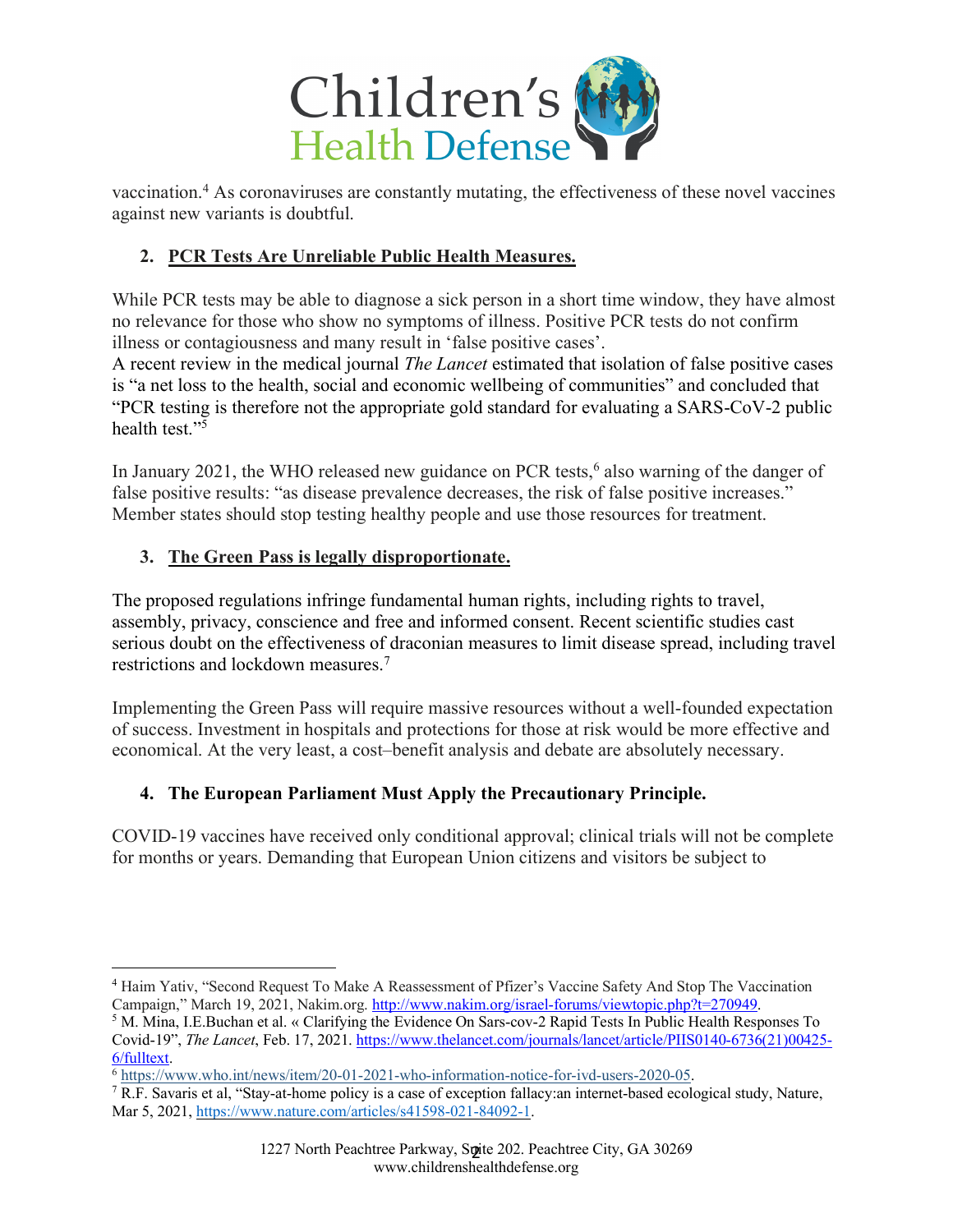

experimental medical products to exercise fundamental rights violates the precautionary principle enshrined in Article 191 of the Treaty of Functioning of the European Union.8

How these vaccines will affect people in coming months or years is unknown. The risk of Antibody Dependent Enhancement (ADE) is real, i.e. that vaccinated individuals exposed to new viral strains may be at *increased risk* compared to those who have not been vaccinated. This potentially lethal risk is well-known to vaccine experts and is one of the main reasons why vaccine manufacturers refuse to accept liability for future injuries and deaths.

Several COVID-19 vaccines are based on a novel gene technology never used in healthy individuals before. Manufacturers sidelined the risks in modifying the human genome and triggering autoimmune diseases in the headlong rush to release the vaccines. On July 15, 2020, the European Parliament voted to waive the risk assessment for these vaccines under the Genetically Modified Organism (GMO) Regulation.<sup>9 10</sup> Prominent scientists and doctors recently addressed these concerns in an open letter to the EMA.<sup>11</sup> Further study on the impact of these gene therapies is required before making them compulsory.

## **5. Vaccine Manufacturers Fail to Warrant Effectiveness or Safety.**

Esteemed Belgium lawyers<sup>12</sup> recently concluded that the European Commission granted invalid liability and warranty exemptions to COVID-19 vaccine manufacturers. Given the lack of evidence of safety or effectiveness, manufacturers unsurprisingly refuse to guarantee either. Member States, and ultimately the electorate, will bear the burden of compensating and caring for victims of vaccine injury.

### 6. **Inadequate Guarantee of Data Privacy.**

Although the proposed regulation states that Member States will protect medical data, there is little to guarantee this protection. These medical data may be used to discriminate against individuals in violation of fundamental rights and freedoms.

<sup>8</sup> Art. 191 of the TTFU, Eur-Lex.europa.eu https://eur-lex.europa.eu/legalcontent/EN/TXT/?uri=LEGISSUM:l32042

**<sup>9</sup>** https://childrenshealthdefense.eu/annulment-actions/european-citizens-bring-actions-before-the-european-court-ofjustice-to-annul-new-gmo-approval-procedures-after-being-rushed-through-parliament/. **<sup>10</sup>** https://eur-lex.europa.eu/legal-content/EN/TXT/?uri=CELEX:32020R1043.

<sup>&</sup>lt;sup>11</sup> Doctors for Covid Ethics, "Urgent Open Letter From Doctors And Scientists To the EMA Regarding COVID-19 Vaccines," https://doctors4covidethics.medium.com/urgent-open-letter-from-doctors-and-scientists-to-the-europeanmedicines-agency-regarding-covid-19-f6e17c311595.

<sup>&</sup>lt;sup>12</sup> https://www.lalibre.be/international/europe/la-non-responsabilite-des-fabricants-de-vaccins-anti-covid-est-illiciteaffirme-une-etude-604e71357b50a60517a2374d.